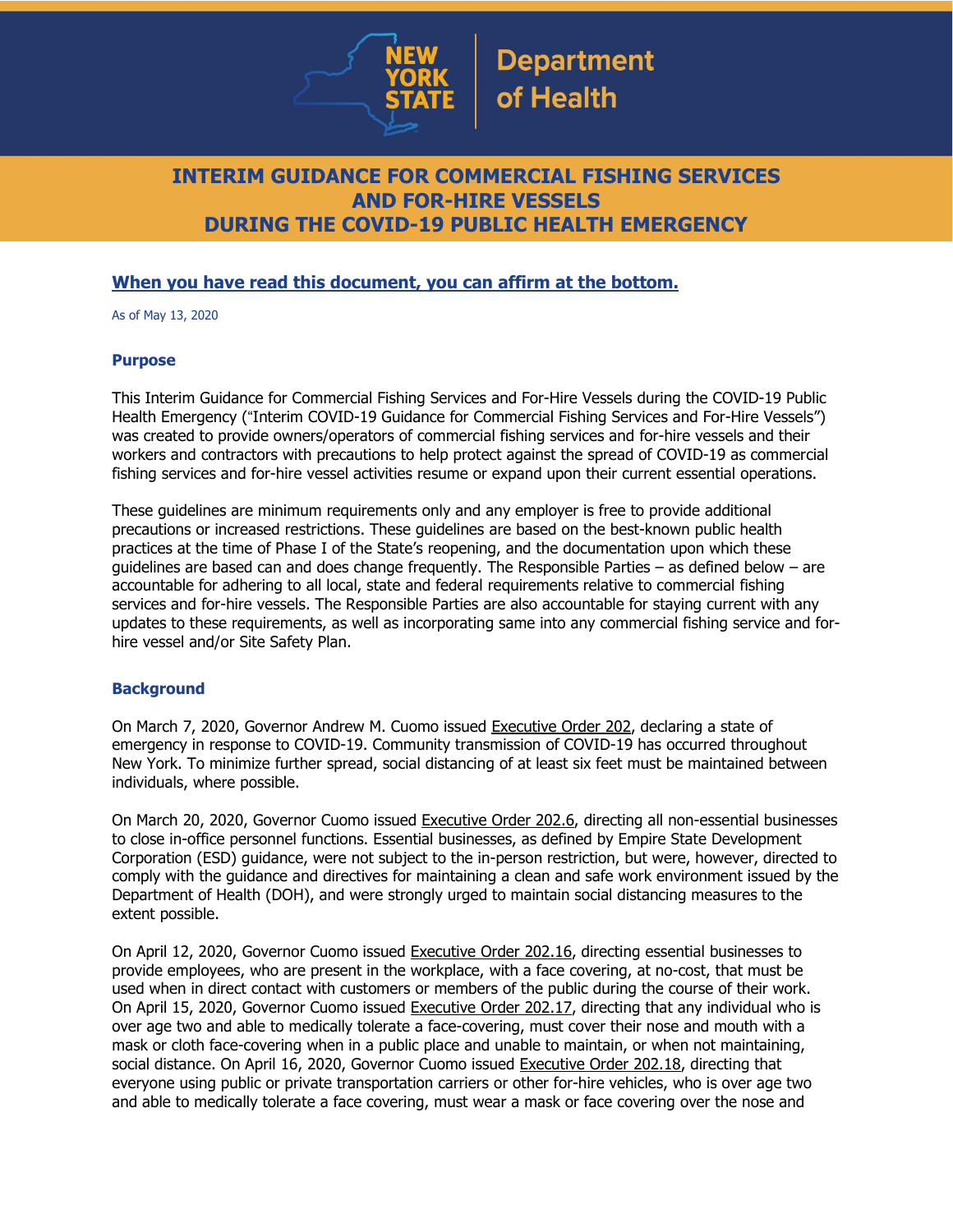mouth during any such trip. It also directed any operators or drivers of public or private transport to wear a face covering or mask which covers the nose and mouth while there are any passengers in such a vehicle.

On April 26, 2020, Governor Cuomo [announced](https://www.governor.ny.gov/news/amid-ongoing-covid-19-pandemic-governor-cuomo-outlines-phased-plan-re-open-new-york-starting) a phased approach to reopen industries and businesses in New York in phases based upon a data-driven, regional analysis. On May 4, 2020, the Governor [provided](https://www.governor.ny.gov/news/amid-ongoing-covid-19-pandemic-governor-cuomo-outlines-additional-guidelines-when-regions-can) that the regional analysis would consider several public health factors, including new COVID-19 infections, as well as health care system, diagnostic testing, and contact tracing capacity. On May 11, 2020, Governor Cuomo [announced](https://www.governor.ny.gov/news/amid-ongoing-covid-19-pandemic-governor-cuomo-announces-three-regions-new-york-state-ready) that the first phase of reopening would begin on May 15, 2020 in several regions of New York, based upon available regional metrics and indicators

In addition to the following standards, both essential and non-essential businesses must continue to comply with the guidance and directives for maintaining clean and safe work environments issued by DOH.

Please note that where guidance in this document differs from other guidance documents issued by New York State, the more recent guidance shall apply.

#### **Standards for Responsible Commercial Fishing Services and For-Hire Vessel Activities in New York State**

No commercial fishing services or for-hire vessel activity can occur without meeting the following minimum State standards, as well as applicable federal requirements, including but not limited to such minimum standards of the Americans with Disabilities Act (ADA), Centers for Disease Control and Prevention (CDC), Environmental Protection Agency (EPA), and United States Department of Labor's Occupational Safety and Health Administration (OSHA).

The State standards contained within this guidance apply to all commercial fishing services and for-hire vessel activity – both essential and non-essential – in operation during the COVID-19 public health emergency until rescinded or amended by the State. The property owner of the commercial fishing service or for-hire vessels business, or another party as may be designated by the property owner (in either case, "the Responsible Parties"), shall be responsible for meeting these standards.

The following guidance is organized around three distinct categories: people, places, and processes.

# **I. PEOPLE**

## **A. Physical Distancing**

STAY HOME.

- Responsible Parties must ensure that for any work occurring indoors at a facility, no more than 1 worker per 250 square feet is allowed on site, excluding supervisors, unless additional personal protective measures are implemented; or
- Responsible Parties must ensure that a distance of at least six feet is maintained among workers at all times, unless safety of the core activity requires a shorter distance. Any time employees must come within six feet of another person, acceptable face coverings must be worn. Employees must be prepared to don a face covering if another person unexpectedly comes within six feet.
	- $\circ$  Acceptable face coverings for COVID-19 include but are not limited to cloth-based face coverings and disposable masks that cover both the mouth and nose.

STOP THE SPREAD.

2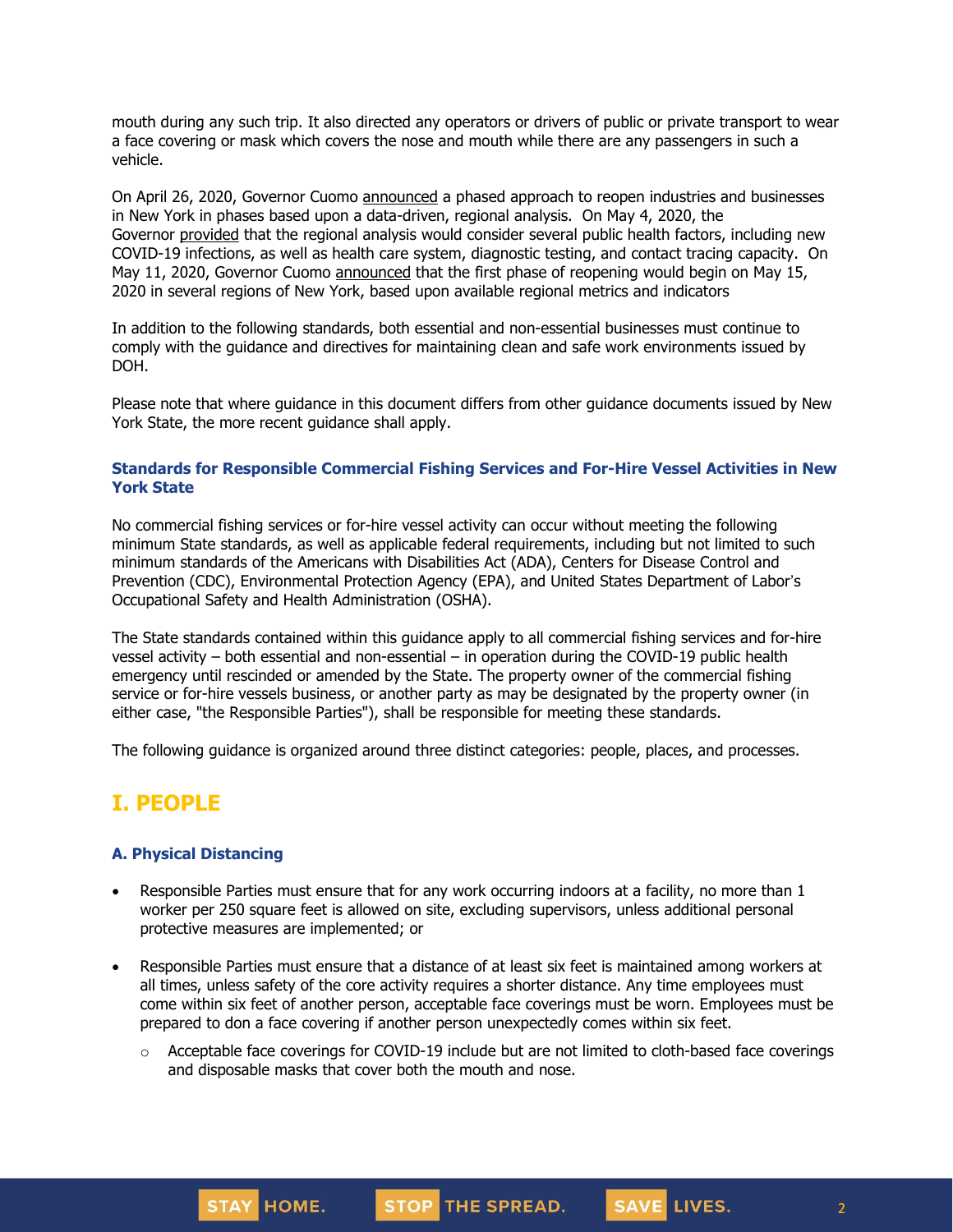- $\circ$  However, cloth, disposable, or other homemade face coverings are not acceptable face coverings for workplace activities that typically require a higher degree of protection for personal protective equipment due to the nature of the work. For those activities, N95 respirators or other personal protective equipment (PPE) used under existing industry standards should continue to be used, as is defined in accordance with OSHA [guidelines.](https://www.osha.gov/SLTC/personalprotectiveequipment/)
- Responsible Parties may modify the use and/or restrict the number of work spaces and employee seating areas, so that workers are at least six feet apart in all directions (e.g. side-to-side and when facing one another) and are not sharing work stations or spaces without cleaning and disinfection between use. When distancing is not feasible between work stations or spaces, Responsible Parties must provide and require the use of face coverings or enact physical barriers, such as plastic shielding walls, in lieu of face coverings in areas where they would not affect air flow, heating, cooling, or ventilation.
	- $\circ$  Physical barriers should be put in place in accordance with OSHA [guidelines.](https://www.osha.gov/Publications/OSHA3990.pdf)
	- o Physical barrier options (e.g. between workstations in offices or throughout the warehouse) may include: strip curtains, plexiglass or similar materials, or other impermeable dividers or partitions.
- Responsible Parties should prohibit the use of tightly confined spaces (e.g. supply, equipment storage areas, vehicles) by more than one individual at a time, unless all employees in such space at the same time are wearing acceptable face coverings. However, even with face coverings in use, occupancy must never exceed 50% of the maximum capacity of the space or vehicle, unless it is designed for use by a single occupant. Responsible Parties should increase ventilation with outdoor air to the greatest extent possible (e.g. opening windows), while maintaining safety protocols. Responsible Parties should take additional measures to prevent congregation in elevator waiting areas and limit density in elevators, such as enabling the use of stairs.
- Responsible Parties should put in place measures to reduce bi-directional foot traffic using tape or signs with arrows in narrow aisles, hallways, or spaces, and post signage and distance markers denoting spaces of six feet in all commonly used areas and any areas in which lines are commonly formed or people may congregate (e.g. clock in/out stations, health screening stations).
- Responsible Parties must post signs throughout the site, consistent with DOH COVID-19 signage. Responsible Parties can develop their own customized signage specific to their workplace or setting, provided that such signage is consistent with the Department's signage. Signage should be used to remind employees to:
	- $\circ$  Cover their nose and mouth with a mask or cloth face-covering when six feet of social distance cannot be maintained.
	- $\circ$  Properly store and, when necessary, discard personal protective equipment.
	- o Adhere to physical distancing instructions.
	- o Report symptoms of or exposure to COVID-19, and how they should do so.
	- o Follow hand hygiene and cleaning guidelines.

## **B. Gatherings in Enclosed Spaces**

STAY HOME.

• Responsible Parties must limit in-person gatherings (e.g. breaks, safety meetings) to the greatest extent possible and use other methods that may be applicable, such as video or teleconferencing whenever possible, per CDC guidance "Interim Guidance for [Businesses](https://www.cdc.gov/coronavirus/2019-ncov/community/guidance-business-response.html) and Employers to Plan and Respond to [Coronavirus](https://www.cdc.gov/coronavirus/2019-ncov/community/guidance-business-response.html) Disease 2019 (COVID-19)". When videoconferencing or teleconferencing is not possible, Responsible Parties should hold meetings in open, well-ventilated spaces and ensure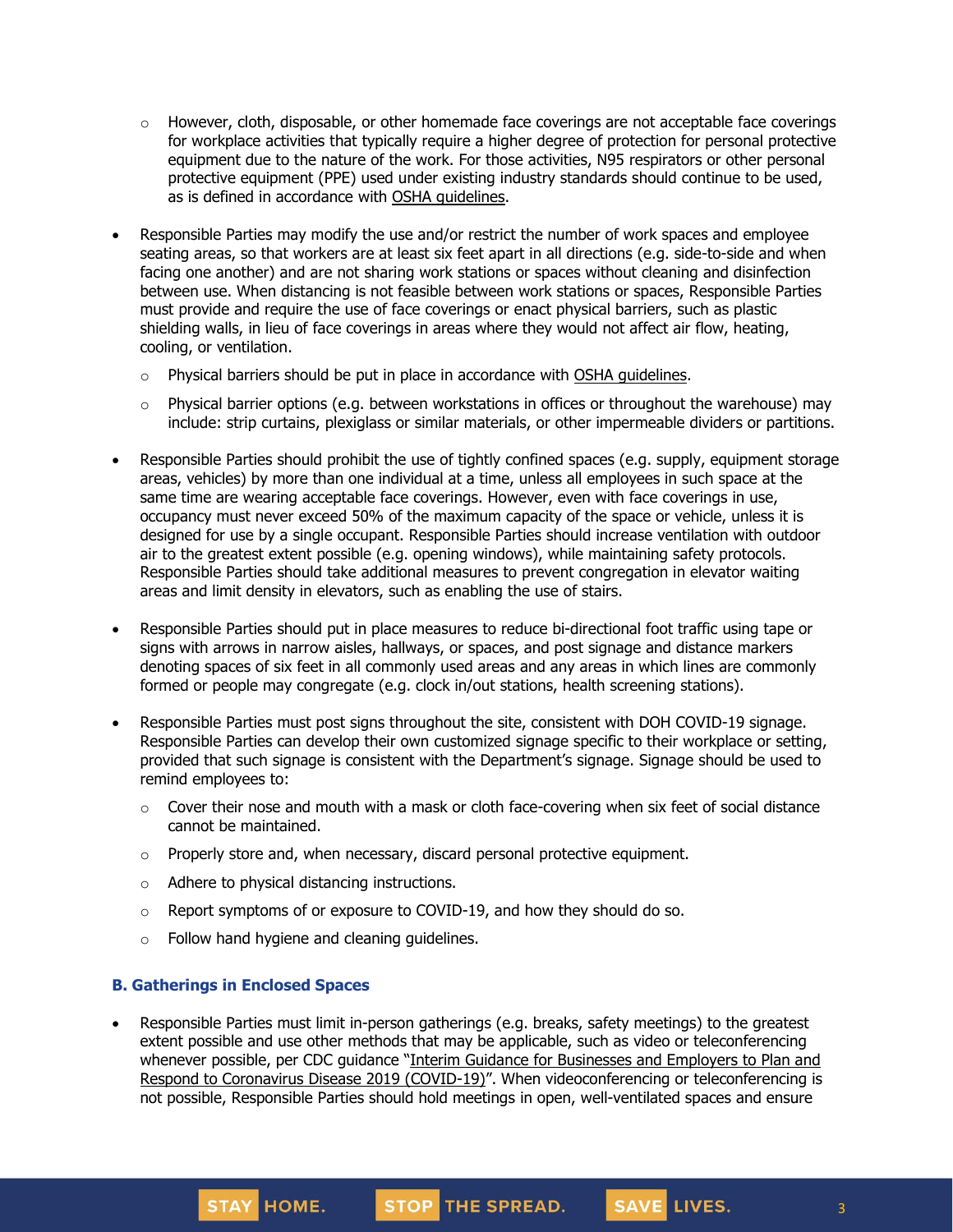that individuals maintain six feet of social distance between one another (e.g. if there are chairs, leave space between chairs, have employees sit in alternating chairs).

- Responsible Parties must also limit in-person gatherings on vessels and boats, as follows:
	- o **Commercial Vessels:** No more than the minimum number of crew members necessary for safe operations; provided, however, that members wear acceptable face coverings when unable to maintain an appropriate social distance of six feet.
	- o **All Other Vessels and Boats:** No more than the maximum number of people who can safely maintain an appropriate social distance of six feet, inclusive of both crew and passengers, unless all are members of the same household. If such distance cannot be maintained, acceptable face coverings must be worn at all times by all individuals on the vessel.
	- o **Walk-In Fishing Guide:** Permitted so long as personal contact is minimized and social distancing protocols, including wearing acceptable face coverings when individuals are less than six feet apart from one another, are adhered to by all parties.
- Responsible Parties must ensure that vessels with food service abide by the same health and safety protocols that are in effect for food service establishments.
- Responsible Parties must put in place practices for adequate social distancing in confined areas, such as vehicles, small holds, restrooms and breakrooms, and should develop signage and systems (e.g. flagging when occupied) to restrict occupancy when social distancing cannot be maintained in such areas; and
- Responsible Parties should stagger schedules for employees to observe social distancing (i.e., six feet of space) for any gathering (e.g. coffee breaks, meals, and shift starts/stops).

## **C. Workplace Activity**

- Responsible Parties must take measures to reduce interpersonal contact and congregation, through methods such as:
	- $\circ$  limiting in-person presence to only those staff who are necessary to be on site;
	- o adjusting workplace hours;
	- o reducing on-site workforce to accommodate social distancing guidelines;
	- $\circ$  shifting design (e.g. A/B teams, staggered arrival/departure times);
	- o prioritizing tasks that allow for social distancing, over those that do not; and/or
	- $\circ$  avoiding multiple crews and/or teams working in one area by staggering scheduled tasks and using signs to indicate occupied areas.

#### **D. Movement and Commerce**

- Responsible Parties should prohibit non-essential visitors on site.
- Responsible Parties must establish designated areas for pickups and deliveries, limiting contact to the extent possible.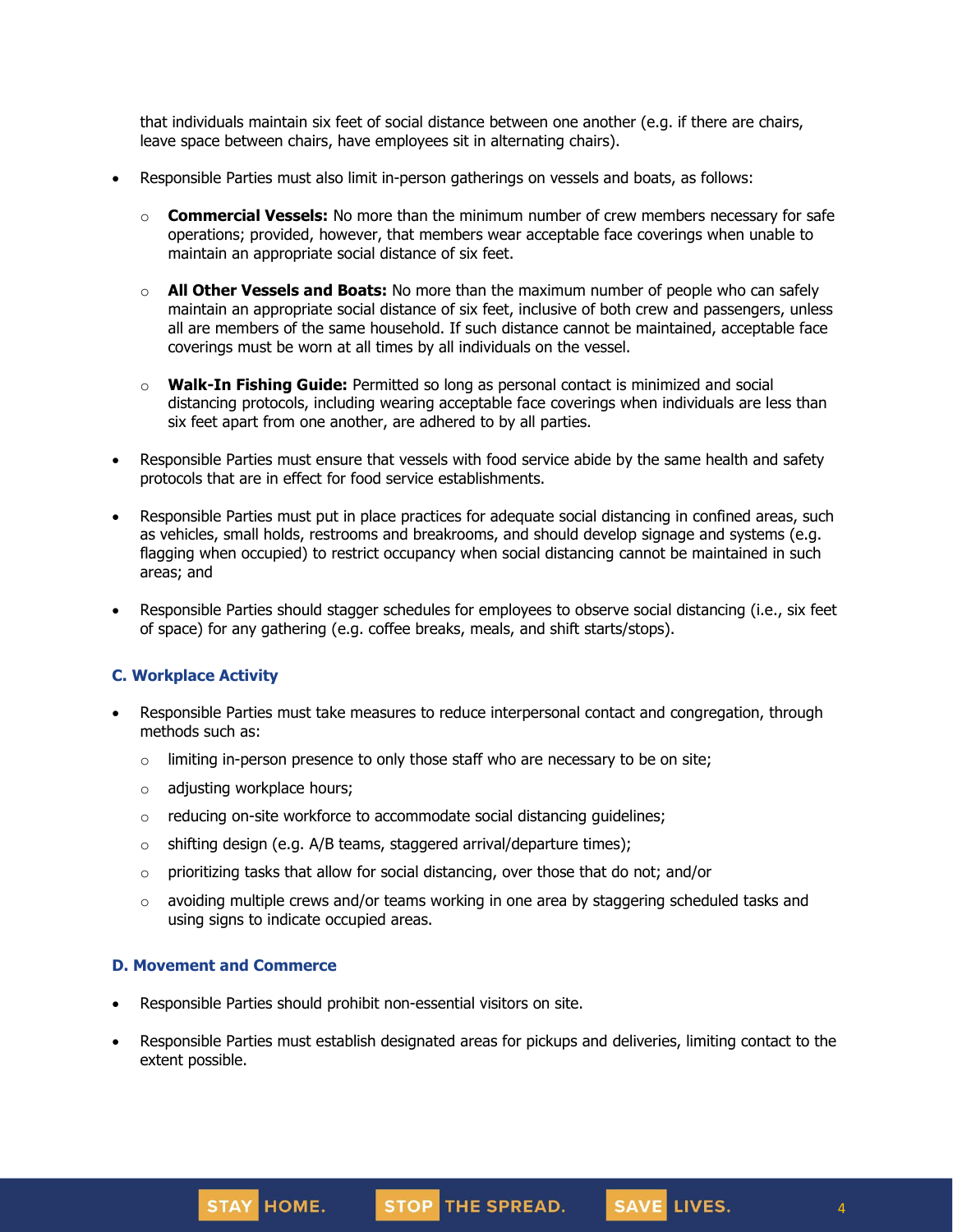- Responsible Parties must implement a touchless delivery system whereby drivers stay in the cab of the vehicle while delivery takes place or, where not practicable, Responsible Parties should provide acceptable personal protective equipment appropriate to the anticipated activities that includes, at a minimum, a cloth face covering to delivery workers.
	- $\circ$  Responsible Parties must sanitize hands before and after transferring a load (e.g. truckload) of merchandise (e.g. sanitize hands before starting to load items; and once all items have been loaded, finish by sanitizing their hands again).
- Responsible Parties should limit on-site interactions (e.g. designate an egress for workers leaving their shifts and a separate ingress for workers starting their shifts) and movements (e.g. employees should remain near their work spaces as often as possible).
- Responsible Parties, particularly for-hire vessel operators, should consider touchless payment, where possible; and if not possible, have hand hygiene supplies (e.g. hand sanitizer) for use after each transaction.

# **II. PLACES**

## **A. Protective Equipment**

- In addition to the necessary personal protective equipment (PPE) as required for certain workplace activities, Responsible Parties must procure, fashion, or otherwise obtain acceptable face coverings and provide such coverings to their employees while at work at no cost to the employee. Responsible Parties should have an adequate supply of face coverings, masks and other required PPE on hand should an employee need a replacement or should a visitor be in need. Acceptable face coverings include, but are not limited to, cloth (e.g. homemade sewn, quick cut, bandana), surgical masks, N95 respirators, and face shields.
- Face coverings must be cleaned or replaced after use and may not be shared. Please consult CDC [guidance](https://www.cdc.gov/coronavirus/2019-ncov/community/guidance-business-response.html) for additional information on cloth face coverings and other types of personal protective equipment (PPE), as well as instructions on use and cleaning.
	- $\circ$  Note that cloth face coverings or disposable masks shall not be considered acceptable face coverings for workplace activities that impose a higher degree of protection for face covering requirements. For example, if N95 respirators are traditionally required for specific commercial fishing services and for-hire vessel activities, a cloth or homemade mask would not suffice. Responsible Parties must adhere to OSHA standards for such safety equipment.
- Responsible Parties must allow employees to use their own acceptable face coverings but cannot require employees to supply their own face coverings. Further, this guidance shall not prevent employees from wearing their personally owned additional protective coverings (e.g. surgical masks, N95 respirators, or face shields), or if the Responsible Parties otherwise requires employees to wear more protective PPE due to the nature of their work. Employers should comply with all applicable OSHA standards.
- Responsible Parties must put in place measures to limit the sharing of objects, such as tools, knives, cleats, as well as the unnecessary touching of shared surfaces, such as railings and hatch handles; or require all workers to wear gloves (trade-appropriate or medical) when coming in contact with shared objects or surfaces; or, require workers to sanitize or wash their hands before and after contact.
	- $\circ$  All such areas and objects must be cleaned, at a minimum, on a daily basis with more frequent cleaning of "high touch" surfaces.

5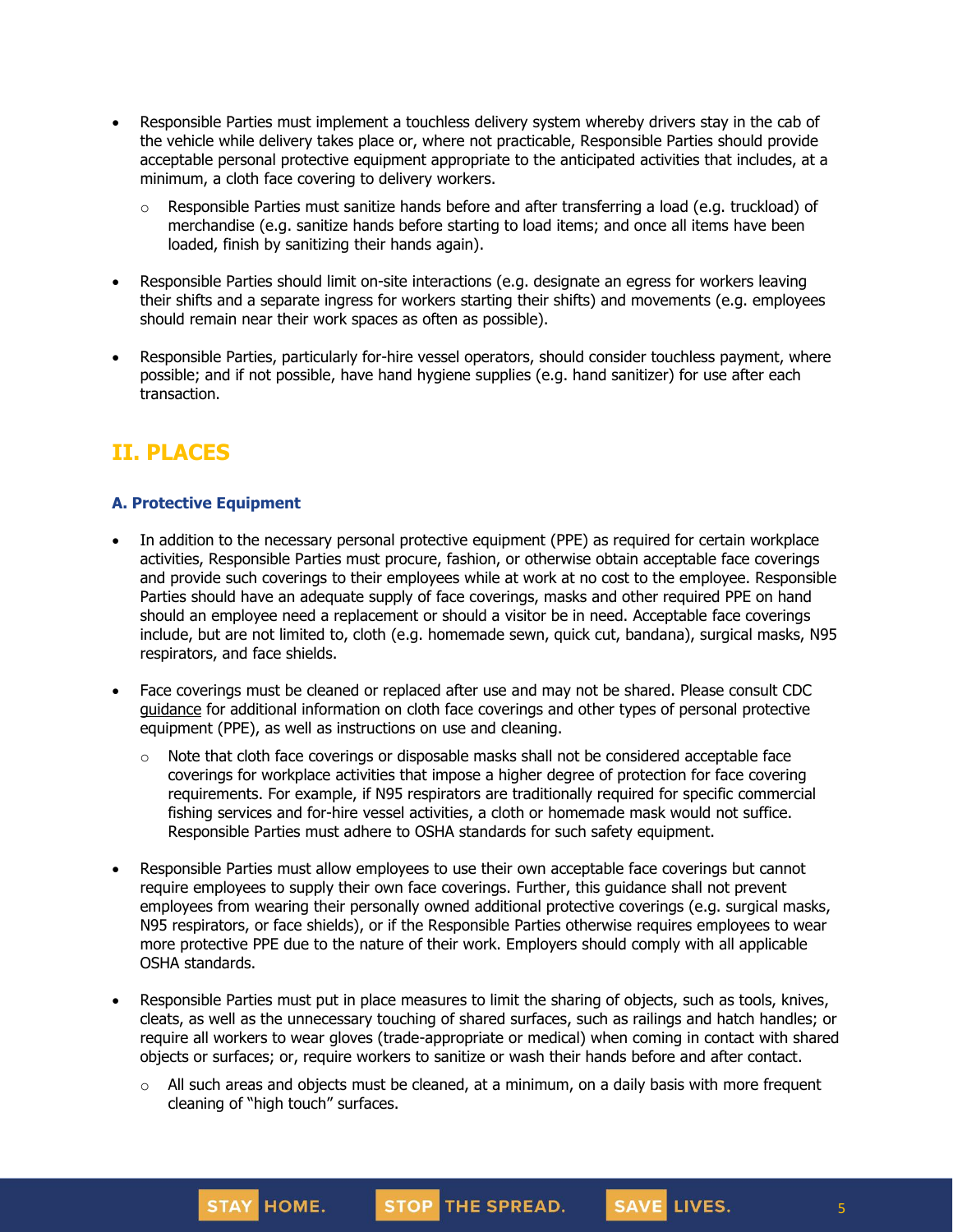- Responsible Parties must train workers on how to adequately put on, take off, clean (as applicable), and discard PPE, including but not limited to, appropriate face coverings.
- Passengers aboard for-hire vessels must use appropriate face coverings when social distancing of six feet cannot be maintained, unless they are under three years of age or cannot medically tolerate such covering.

## **B. Hygiene and Cleaning**

- Responsible Parties must ensure adherence to hygiene and sanitation requirements as advised by the CDC and DOH, including "Guidance for Cleaning and [Disinfection](https://coronavirus.health.ny.gov/system/files/documents/2020/03/cleaning_guidance_general_building.pdf) of Public and Private Facilities for [COVID-19](https://coronavirus.health.ny.gov/system/files/documents/2020/03/cleaning_guidance_general_building.pdf)," and the "STOP THE [SPREAD](https://coronavirus.health.ny.gov/system/files/documents/2020/04/13067_coronavirus_protectyourself_poster_042020.pdf)" poster, as applicable. Responsible parties must maintain cleaning logs that include the date, time, and scope of cleaning.
- Responsible Parties must regularly clean and disinfect all areas of the vessel at the beginning and end of each trip.
- Responsible Parties must provide and maintain hand hygiene stations on site, as follows:
	- $\circ$  For handwashing: soap, running warm water, and disposable paper towels.
	- $\circ$  For sanitizer: an alcohol-based hand sanitizer containing at least 60% alcohol for areas where handwashing facilities may not be available or practical.
- Responsible Parties must provide appropriate cleaning / disinfection supplies for shared and frequently touched surfaces and encourage employees to use these supplies before and after use of these surfaces, followed by hand hygiene.
- Responsible Parties must conduct regular cleaning and disinfection of facilities and vessels and more frequent cleaning and disinfection for high risk areas used by many individuals and for frequently touched surfaces. Cleaning and disinfecting must be rigorous and ongoing and should occur at least after each trip, daily, or more frequently as needed. Please refer to DOH's "Interim [Guidance](https://coronavirus.health.ny.gov/system/files/documents/2020/03/cleaning_guidance_general_building.pdf) for Cleaning and [Disinfection](https://coronavirus.health.ny.gov/system/files/documents/2020/03/cleaning_guidance_general_building.pdf) of Public and Private Facilities for COVID-19" for detailed instructions on how to clean facilities.
	- $\circ$  Responsible Parties must ensure regular cleaning and disinfecting of restrooms. Restrooms should be cleaned more often depending on frequency of use.
		- Responsible Parties must ensure distancing rules are adhered to by reducing restroom capacity where feasible.
	- $\circ$  Responsible Parties must ensure that equipment and tools are regularly disinfected using registered disinfectants, including at least as often as workers change work spaces or a different worker is using such equipment. Refer to the Department of Environmental Conservation (DEC) list of [products](http://www.dec.ny.gov/docs/materials_minerals_pdf/covid19.pdf) registered in New York State identified by the EPA as effective against COVID-19.
	- $\circ$  If cleaning or disinfection products or the act of cleaning and disinfecting causes safety hazards or degrades the material or machinery, Responsible Parties must put in place hand hygiene stations between use and/or supply disposable gloves and/or limitations on the number of employees using such machinery.
- Responsible Parties must enact protocols and procedures to ensure that no fishing equipment may be shared, unless it has been cleaned and disinfected between users. Nets or gaffs may be handled only by crew members.





SAVE LIVES.

6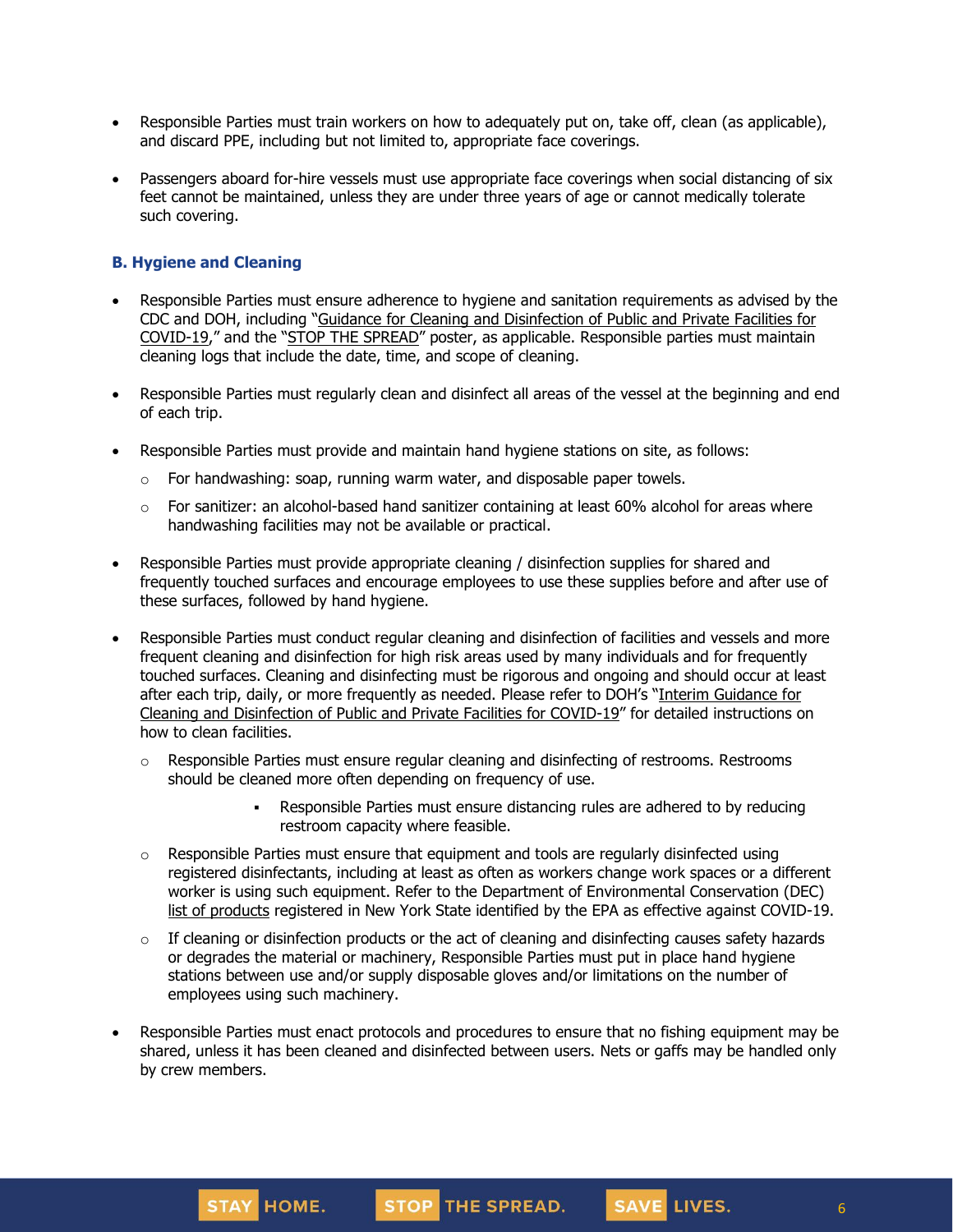- Responsible Parties must provide for the cleaning and disinfection of exposed areas in the event of a positive case of COVID-19 of a worker, with such cleaning to include, at a minimum, all heavy transit areas and high-touch surfaces (e.g. shared tools, equipment, vehicles, handrails, toilets).
- CDC guidelines on "Cleaning and [Disinfecting](https://www.cdc.gov/coronavirus/2019-ncov/community/disinfecting-building-facility.html) Your Facility" if someone is suspected or confirmed to have COVID-19 are as follows:
	- $\circ$  Close off areas used by the person who is sick.
		- Responsible Parties do not necessarily need to close operations, if they can close off the affected areas.
	- $\circ$  Open outside doors and windows to increase air circulation in the area.
	- $\circ$  Wait 24 hours before you clean or disinfect. If 24 hours is not feasible, wait as long as possible.
	- $\circ$  Clean and disinfect all areas used by the person who is sick, such as offices, bathrooms, common areas, and shared equipment.
	- $\circ$  Once the area has been appropriately disinfected, it can be opened for use.
		- Workers without close contact with the person who is sick can return to the work area immediately after disinfection.
			- Per CDC's "Evaluating and Testing Persons for [Coronavirus](https://www.cdc.gov/coronavirus/2019-ncov/hcp/clinical-criteria.html) Disease 2019 [\(COVID-19\)](https://www.cdc.gov/coronavirus/2019-ncov/hcp/clinical-criteria.html)," considerations when assessing close contact include the duration of exposure (e.g. longer exposure time likely increases exposure risk) and the clinical symptoms of the person with COVID-19 (e.g. coughing likely increases exposure risk as does exposure to a severely ill patient).
	- $\circ$  If more than seven days have passed since the person who is sick visited or used the facility, additional cleaning and disinfection is not necessary, but routine cleaning and disinfection should continue.
- Responsible Parties must prohibit shared food and beverages (e.g. buffet style meals), encourage bringing lunch from home, and reserve adequate space for employees to observe social distancing while eating meals.

## **C. Phased Reopening**

• Responsible Parties are encouraged to phase-in reopening activities so as to allow for operational issues to be resolved before production or work activities return to normal levels. Responsible Parties should consider limiting the number of employees, hours, and number of customers available to be served when first reopening so as to provide operations with the ability to adjust to the changes.

## **D. Communications Plan**

• Responsible Parties should develop a communications plan for employees, visitors, and customers that includes applicable instructions, training, signage, and a consistent means to provide employees with information. Responsible Parties may consider developing webpages, text and email groups, and social media.

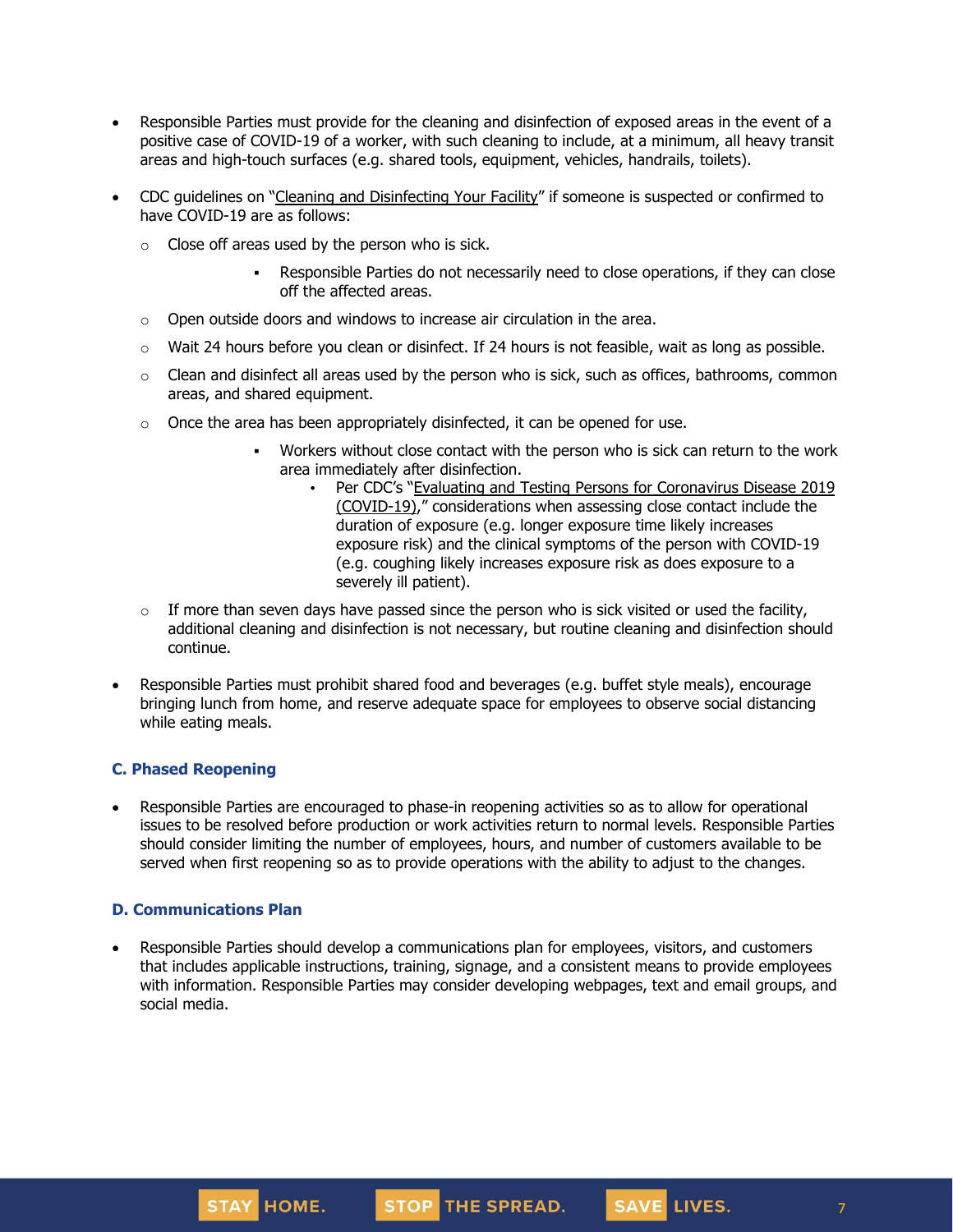# **III. PROCESSES**

## **A. Screening and Testing**

- Responsible Parties must implement mandatory daily health screening practices.
	- $\circ$  Screening practices may be performed remotely (e.g. by telephone or electronic survey), before the employee reports to the facility, to the extent possible; or may be performed on site.
	- $\circ$  Screening should be coordinated to prevent workers from intermingling in close contact with each other prior to completion of the screening.
	- $\circ$  At a minimum, screening should be required of all workers and visitors and completed using a questionnaire that determines whether the worker or visitor has:
		- a) knowingly been in close or proximate contact in the past 14 days with anyone who has tested positive for COVID-19 or who has or had symptoms of COVID-19,
		- b) tested positive for COVID-19 in the past 14 days, or
		- c) has experienced any symptoms of COVID-19 in the past 14 days.
- Responsible Parties must also screen passengers and clients prior to departure using the same questionnaire criteria.
	- $\circ$  Passengers and clients who screen positive for contact with a COVID-19 case, have tested positive for COVID-19, or who have COVID-19 symptoms shall be denied admission on the vessel.
- According to CDC guidance on "Symptoms of [Coronavirus](https://www.cdc.gov/coronavirus/2019-ncov/symptoms-testing/symptoms.html)," the term "symptomatic" includes employees who have the following symptoms or combinations of symptoms: fever, cough, shortness of breath, or at least two of the following symptoms: fever, chills, repeated shaking with chills, muscle pain, headache, sore throat, or new loss of taste or smell.
- Responsible Parties should require employees to immediately disclose if and when their responses to any of the aforementioned questions changes, such as if they begin to experience symptoms, including during or outside of work hours.
- Daily temperature checks may also be conducted per Equal Employment Opportunity Commission or DOH guidelines. Responsible Parties are prohibited from keeping records of employee health data (e.g. temperature data).
- Responsible Parties must ensure that any personnel performing screening activities, including temperature checks, are appropriately protected from exposure to potentially infectious workers or visitors entering the facility. Personnel performing screening activities should be trained by employeridentified individuals who are familiar with CDC, DOH, and OSHA protocols.
- Screeners should be provided and use PPE, including at a minimum, a face mask, and may include gloves, a gown, and/or a face shield.
- An employee who screens positive for COVID-19 symptoms should not be allowed to enter the site, facility, or vessel and should be sent home with instructions to contact their healthcare provider for assessment and testing. Responsible parties must immediately notify the local health department and DOH about the suspected case. Responsible parties should provide the employee with information on healthcare and testing resources.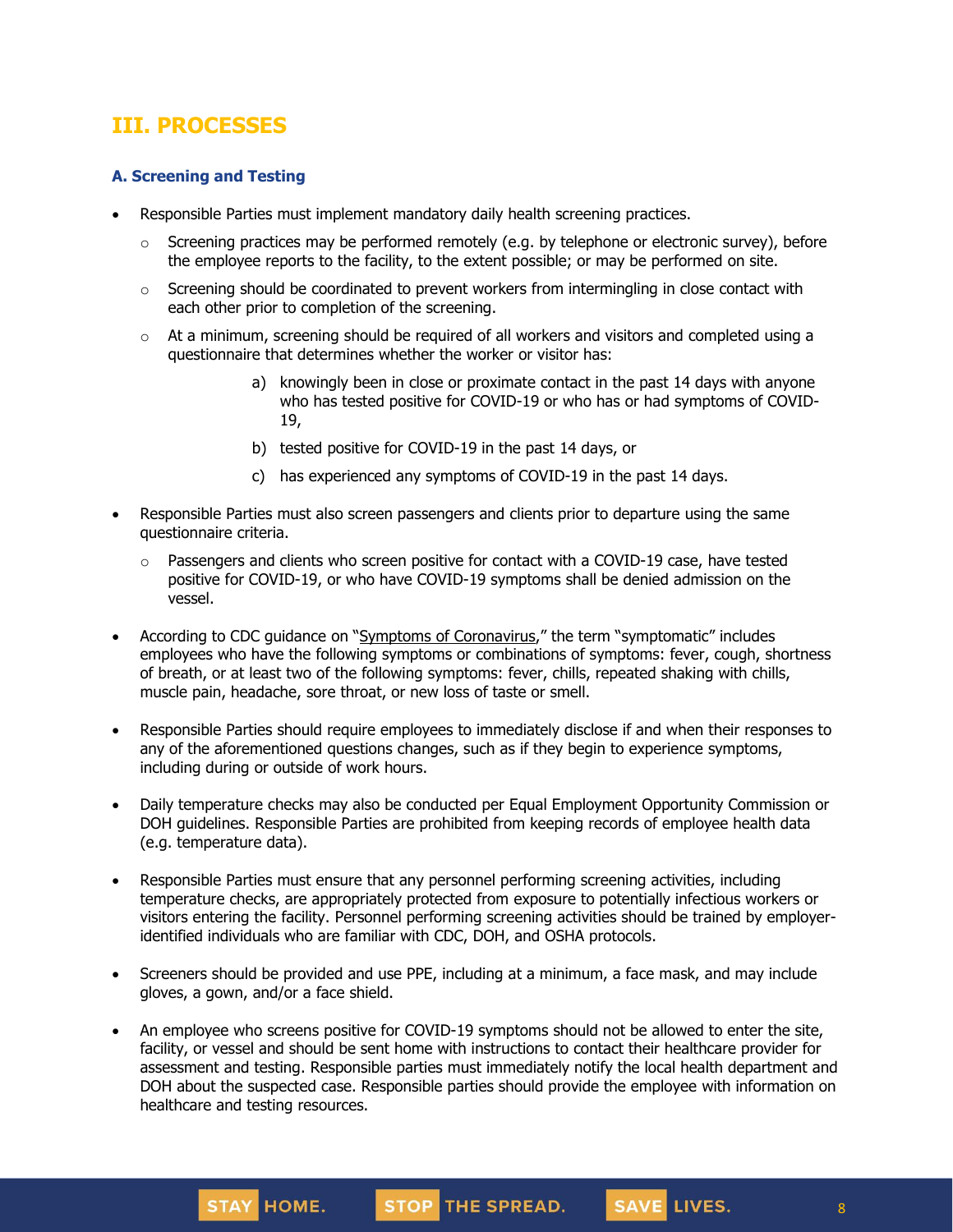- An employee who has responded that they have had close contact with a person who is confirmed or suspected for COVID-19 may not be allowed to enter the facility without abiding by the precautions outlined below and the Responsible Parties has documented the employee's adherence to those precautions.
- Responsible Parties must review all employee and visitor responses collected by the screening process on a daily basis and maintain a record of such review. Responsible Parties must also identify a contact as the party for workers to inform if they later are experiencing COVID-19-related symptoms, as noted in the questionnaire.
- Responsible parties must designate a site safety monitor whose responsibilities include continuous compliance with all aspects of the site safety plan.
- To the extent possible, Responsible Parties should maintain a log of every person, including workers and visitors, who may have close contact with other individuals at the work site or area; excluding deliveries that are performed with appropriate PPE or through contactless means. Log should contain contact information, such that all contacts may be identified, traced and notified in the event an employee is diagnosed with COVID-19. Responsible Parties must cooperate with local health department contact tracing efforts.
- Employers and employees should take the following actions related to COVID-19 symptoms and contact:
	- $\circ$  If an employee has COVID-19 symptoms AND EITHER tests positive for COVID-19 OR did not receive a test, the employee may only [return](https://www.cdc.gov/coronavirus/2019-ncov/hcp/return-to-work.html) to work after completing a 14-day self-quarantine. If an employee is critical to the operation or safety of a facility, the Responsible Parties may consult their local health department and the most up-to-date CDC and DOH standards on the minimum number of days to quarantine before an employee is safely able to return to work with additional precautions to mitigate the risk of COVID-19 transmission.
	- o If an employee does NOT have COVID-19 symptoms BUT tests positive for COVID-19, the employee may only return to work after completing a 14-day self-quarantine. If an employee is critical to the operation or safety of a facility, the Responsible Parties may consult their local health department and the most up-to-date CDC and DOH standards on the minimum number of days to quarantine before an employee is safely able to return to work with additional precautions to mitigate the risk of COVID-19 transmission.
	- $\circ$  If an employee has had close contact with a person with COVID-19 for a prolonged period of time AND is symptomatic, the employee should notify the Responsible Parties and follow the above protocol for a positive case.
	- $\circ$  If an employee has had close contact with a person with COVID-19 for a prolonged period of time AND is NOT symptomatic, the employee should notify the Responsible Parties and [adhere](https://www.cdc.gov/coronavirus/2019-ncov/community/critical-workers/implementing-safety-practices.html) to the [following](https://www.cdc.gov/coronavirus/2019-ncov/community/critical-workers/implementing-safety-practices.html) practices prior to and during their work shift, which should be documented by the Responsible Parties:
		- 1. Regular monitoring: As long as the employee does not have a temperature or symptoms, they should self-monitor under the supervision of their employer's occupational health program.
		- 2. Wear a mask: The employee should wear a face mask at all times while in the workplace for 14 days after last exposure.
		- 3. Social distance: Employee should continue social distancing practices, including maintaining, at least, six feet distance from others.